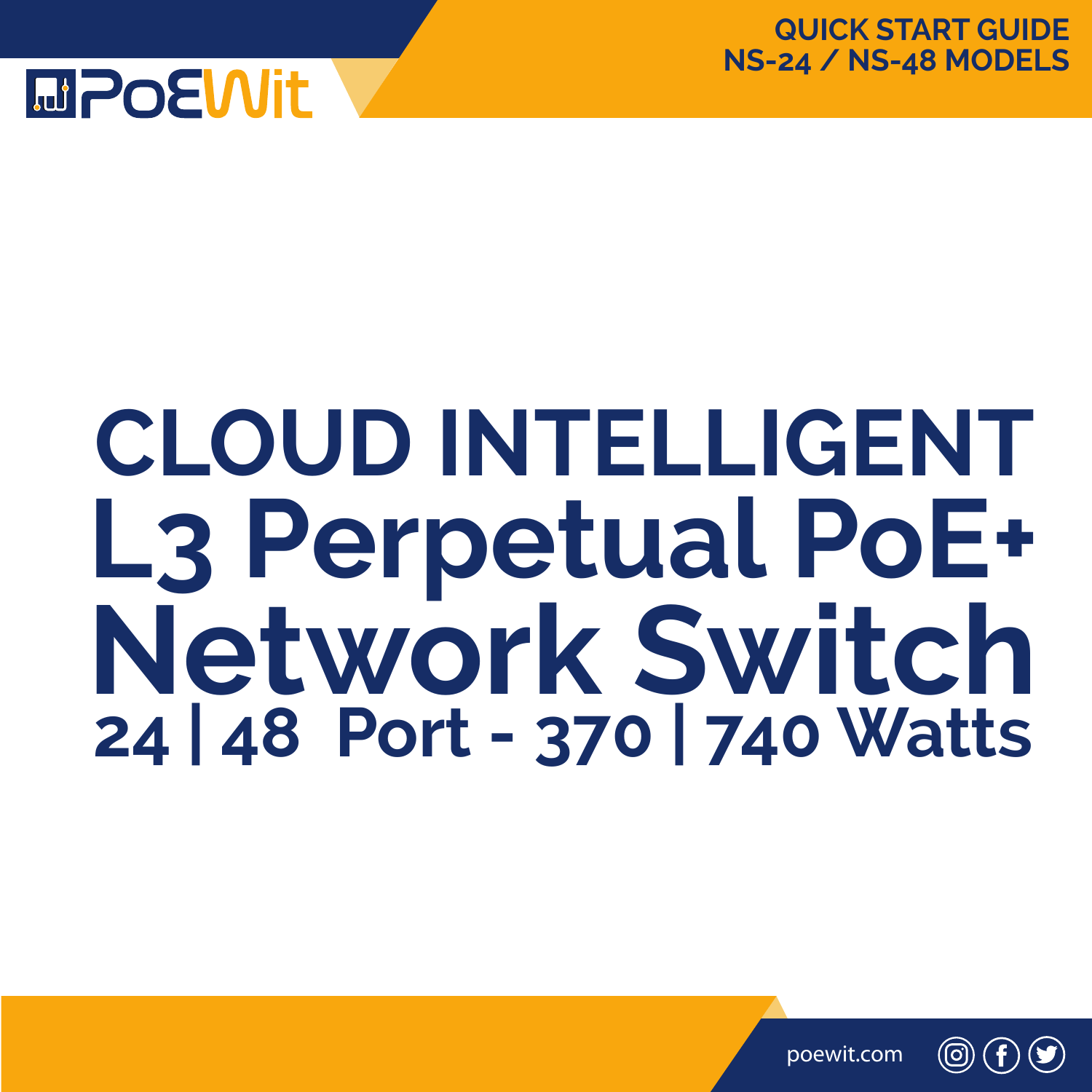### **MPOEWit**

### **BEFORE YOU START**

Depending on your hardware model, your switch may appear different than the figures shown in this guide.

#### **1) INSTALLATION AND SETUP**

Confirm that you have the tools and package contents as follows: Tools Required:

• Phillips #2 screwdriver

Package Contents:

 1. Ethernet Switch NS-24/48, console cable, power cord, rack-mounting hardware that includes:

- Rack-mount brackets (2)
- Screws to attach brackets to the switch (8)

| <b>PATTERN</b>  | consola port                                |          | <b>Publishment LED</b><br><b>Pleased Lines</b><br><b>CALLING</b> |
|-----------------|---------------------------------------------|----------|------------------------------------------------------------------|
| <b>ITEM</b>     | Ethernet Switch   Rack Mounting<br>NS-24/48 | Hardware | Quick start                                                      |
| <b>QUANTITY</b> |                                             |          |                                                                  |



**1**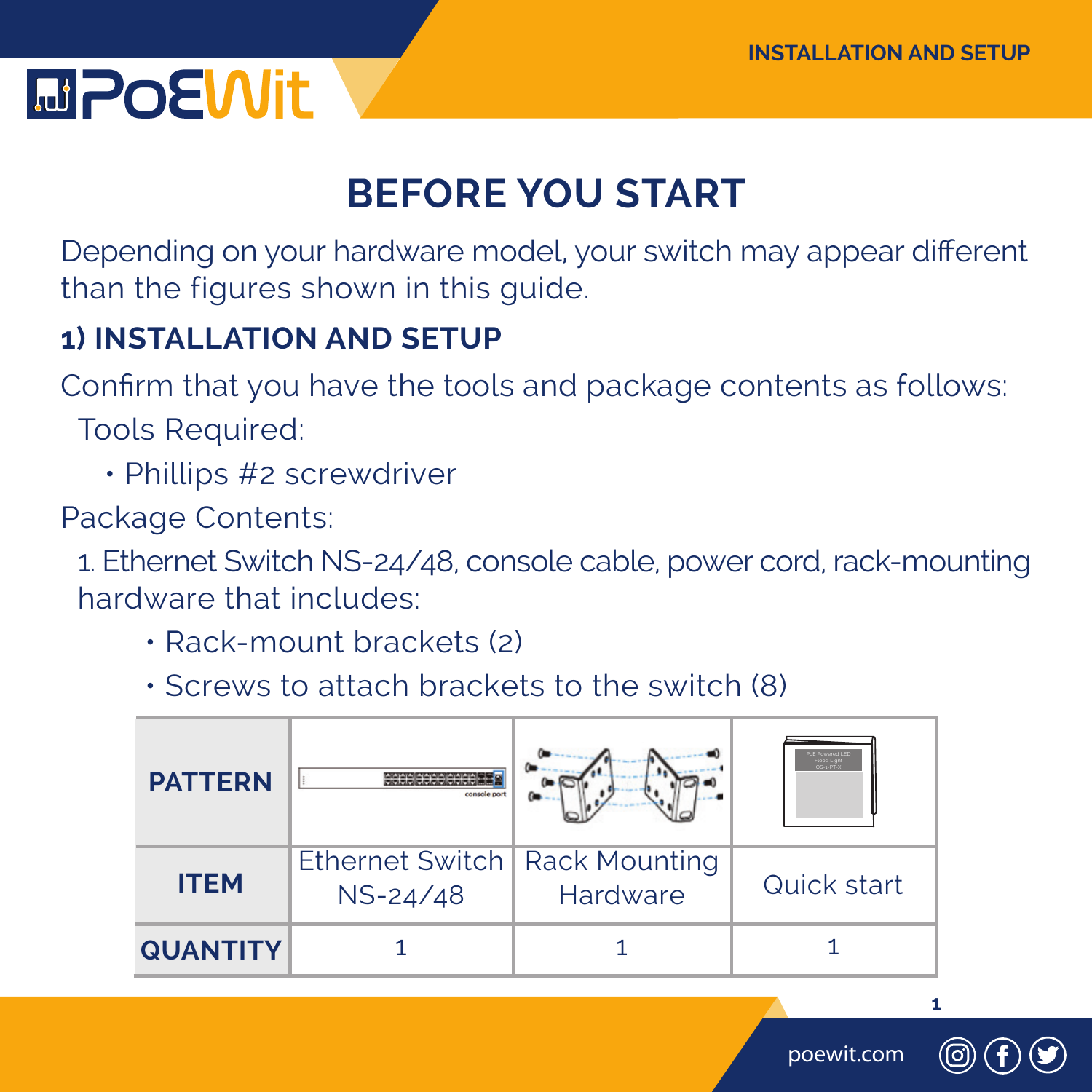### **MPOEWit**

#### **2) PRODUCT DESCRIPTION**

The NS-24 and NS-48 provide the highest power supply in their class with an industry-leading 370 Watts and 740 watts respectively. Also, these PoE switches are designed with perpetual PoE which, allows the user the option to preserve power to any PoE connected devices during warm reboots.

#### **Note: Be sure to order Direct Attach cables and SFP or SFP+ transceivers if required.**

#### **2A) UNPACK EQUIPMENT**

- 1. Unpack the ethernet switch NS-24/48 Series.
- 2. Observe ESD precautions when unpacking.

#### **2B) PREPARE THE RACK (OPTIONAL)**

- 1. Provide the equivalent of 1U of vertical rack space for each NS-24 or NS-48 model in an EIA or IEC-standard 19-inch (48.2-centimeter) equipment rack.
- 2. Ensure that the equipment rack is stable and securely attached to a permanent structure.
- 3. Ground the rack to the same grounding electrode used by the power service in the area. The ground path must be permanent

poewit.com



**2**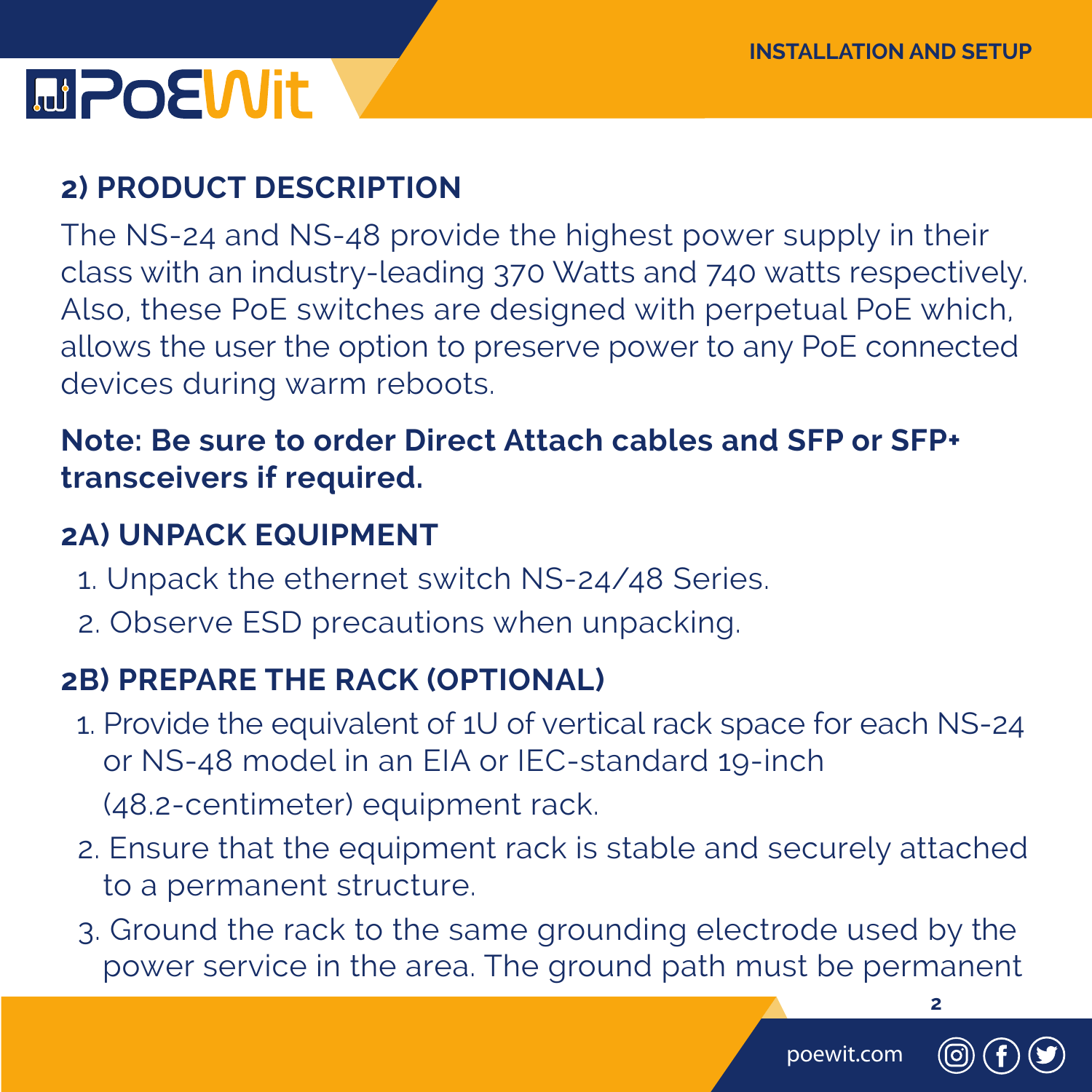**3**

### **MPoEWit**

and must not exceed 1 Ohm of resistance from the rack to the grounding electrode.

#### **2C) INSTALL THE SWITCH**

When you install the switch in the network, ensure you use the following cables:

 1. Category 5E or higher specification cabling should be used for one Gbps/1000 Mbps operation

 2. Multimode or single mode fiber cable depending on the transceiver type. For 850nm transceiver uses multimode fiber cable. For 1310 nm transceiver uses single mode fiber cable instead.

#### **3) RACK MOUNTING**

1. Attach a bracket to each side of the switch

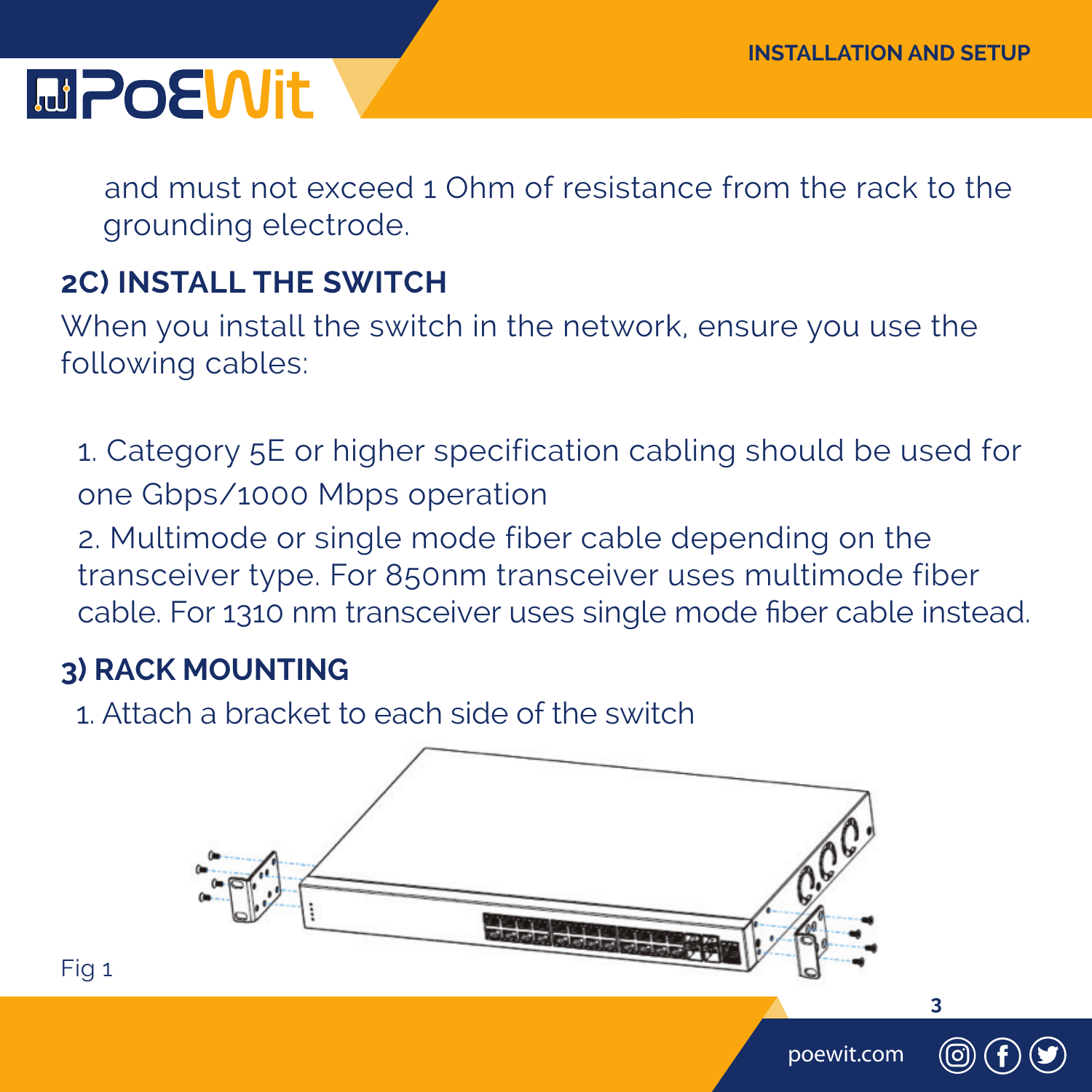### **MPOEWIt**

 2. Slide the switch into the rack. Insert and tighten the rack-mount screws. 3. Verify that the switch is securely fastened to the rack.



#### Fig 2

#### **4) CONNECTION TO NETWORK AND POWERING UP**

Connect port 1 on the switch to a router.

**NOTE: Port 1 is a dedicated Cloud uplink port and must be used to connect to the router if VLAN's are used. Port 1 cannot be added to any VLAN's.vvv**

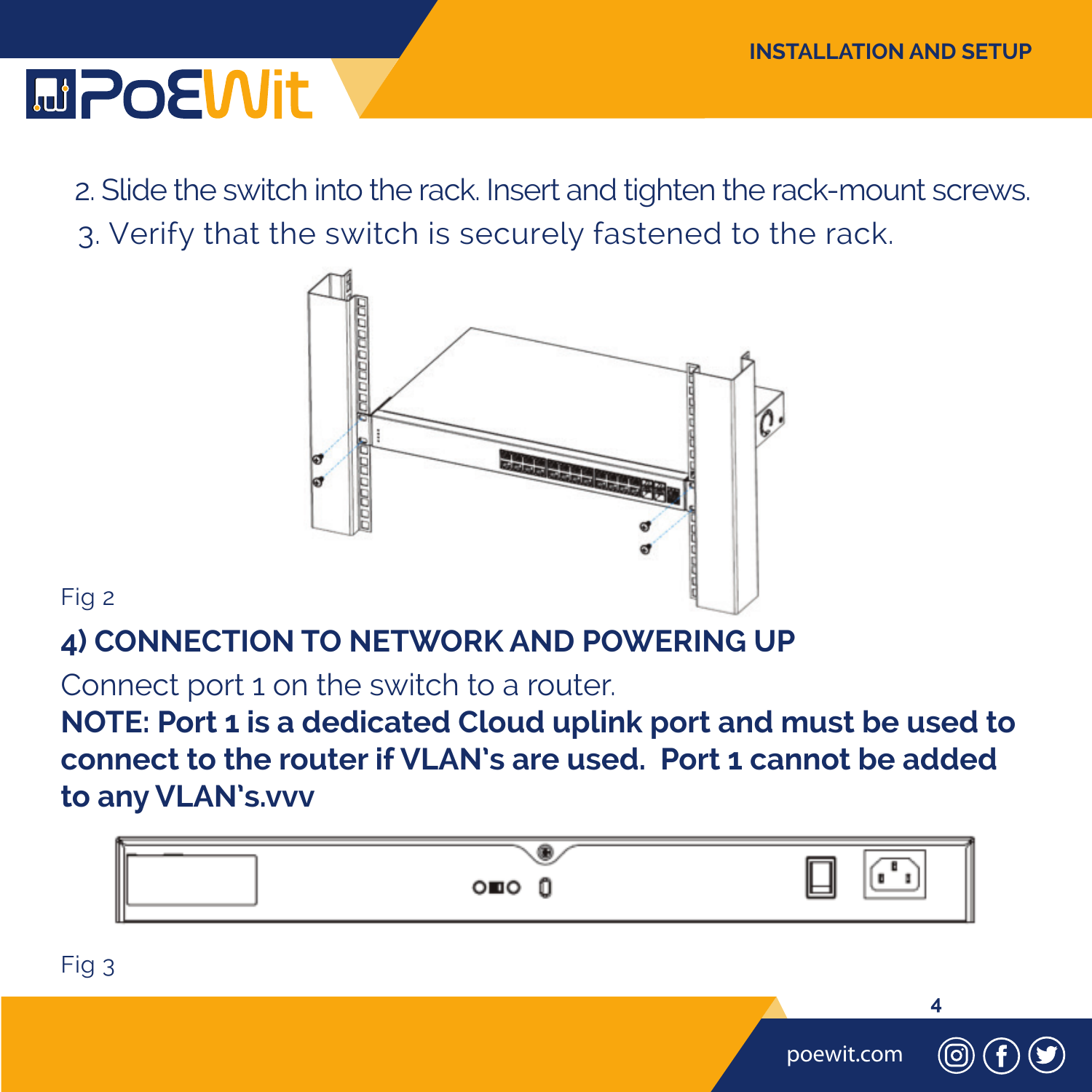## **MPOEWIt**

**Warning: You must use a power cord set approved for the NS-24/48 Series switch and the power receptacle type for your country.**

#### **5) CONFIGURATION INSTRUCTIONS**

Power up the device and you should be automatically connected to the Internet. You are now ready to download and install our App.

You can search Poewit in the Apple App Store or Google Play to get the App.

**NOTE: Your device and mobile phone both must have an Internet connection through the same external IP address and must be on the same local subnet.**



#### **6) Warranty information**

For warranty information please check our support page on our website.

**Please read these operating instructions carefully before start of operation.**





**5**